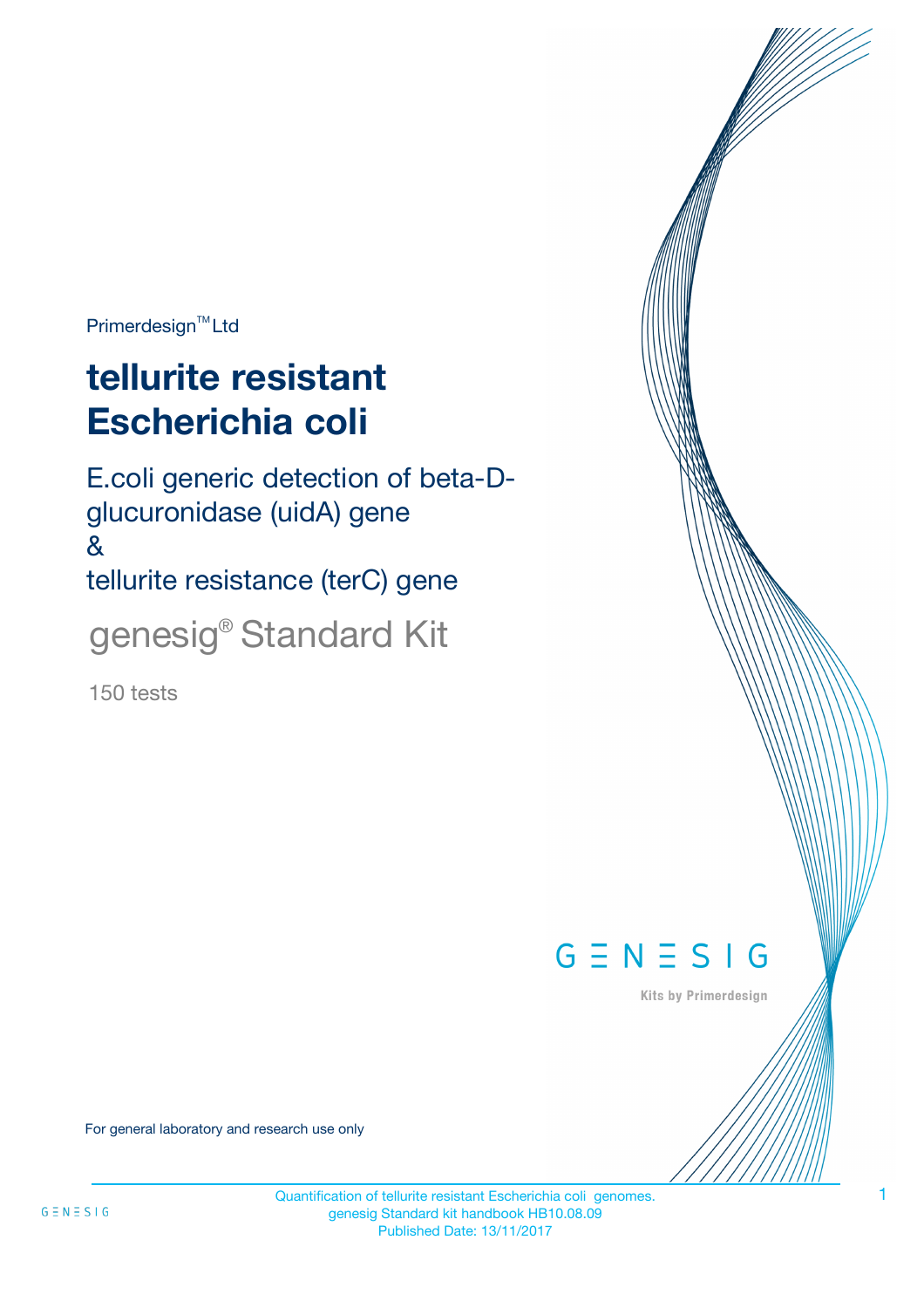### Introduction to tellurite resistant Escherichia coli

Escherichia coli are one of many species of bacteria living in the lower intestines of mammals, known as gut flora. When located in the large intestine, it assists with waste processing, vitamin K production, and food absorption. Discovered in 1885 by Theodor Escherich, a German pediatrician and bacteriologist, E. coli are abundant: the number of individual E. coli bacteria in the faeces that a human defecates in one day averages between 100 billion and 10 trillion. However, the bacteria are not confined to the environment, and specimens have also been located, for example, on the edge of hot springs. The bacteria are Gram-negative, rodshaped, flagellated and non-spore forming. Most strains are non-pathogenic but some cause food poisoning in humans with transmission largely being through the faecal-oral route. E.coli have a circular, DNA genome of approximately 4.6 Mb but also carry plasmids.

Tellurium is occasionally found native, but is more often found as the tellurite of gold, and combined with other metals. Tellurite is toxic to most micro-organisms, especially Gramnegative bacteria. Tellurium compounds are used in the film and rubber industries and in the manufacture of batteries, and are found in fairly large amounts in the human body. Resistance to tellurite is usually mediated by conjugative plasmids and the determinants encoded on these plasmids are usually highly specific for tellurite necessary for resistance. Potassium tellurite (K2TeO3) is metabolized to form intracellular crystals of black metallic tellurium, which are often deposited just inside the inner membrane. Resistant cells grow as black colonies on relatively high concentrations of K2TeO3. Tellurite resistance is caused by TerB, -C, -D, and - E genes and they are located on the O island of inserted DNA segments.

The enteric E. coli (EC) are divided on the basis of virulence properties into enterotoxigenic (ETEC – causative agent of diarrhea in humans, pigs, sheep, goats, cattle, dogs, and horses), enteropathogenic (EPEC – causative agent of diarrhea in humans, rabbits, dogs, cats and horses); enteroinvasive (EIEC – found only in humans), verotoxigenic (VTEC – found in pigs, cattle, dogs and cats); enterohaemorrhagic (EHEC – found in humans, cattle, and goats, attacking porcine strains that colonize the gut in a manner similar to human EPEC strains) and enteroaggregative E. coli (EAggEC – found only in humans).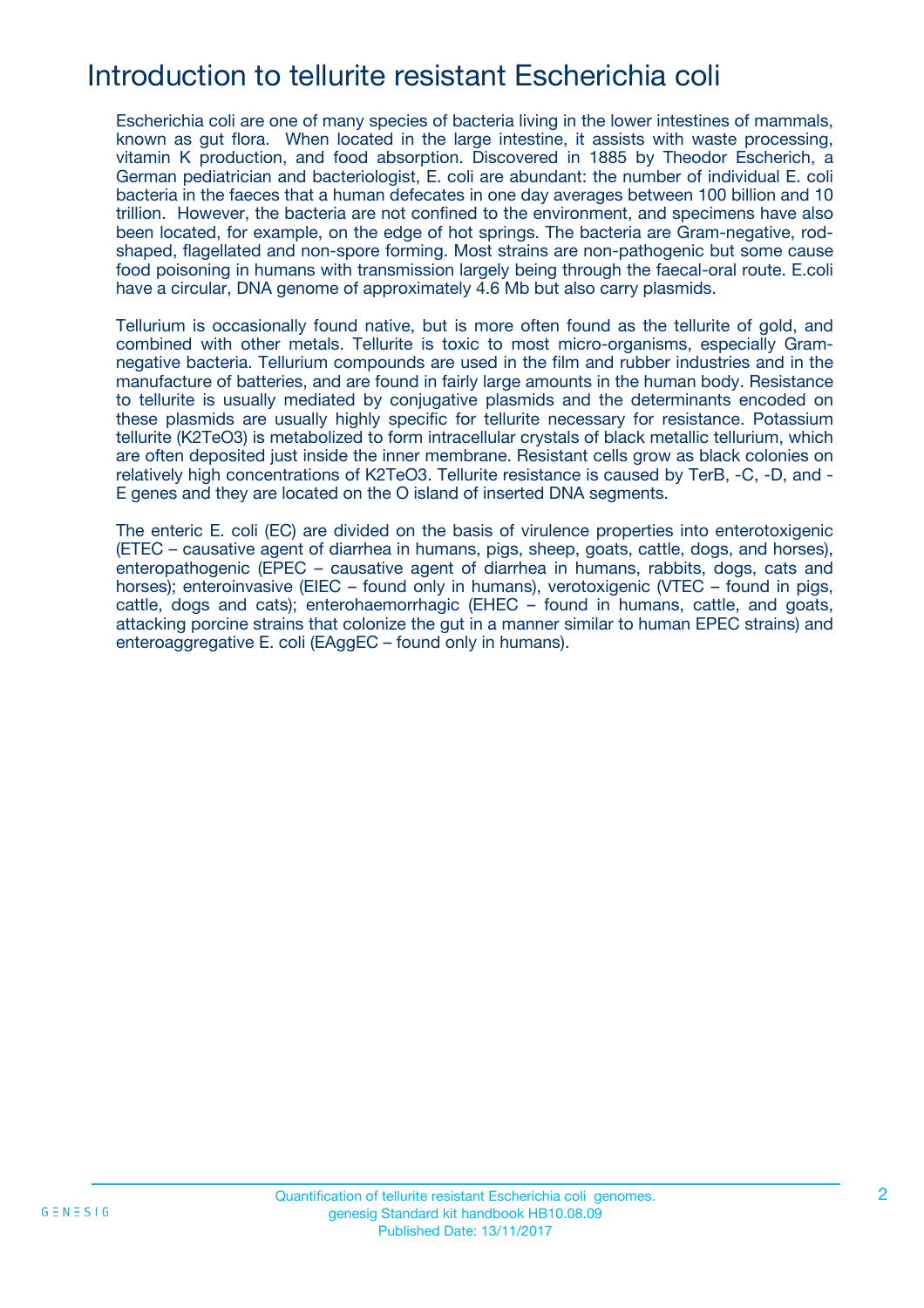# **Specificity**

The Primerdesign genesig Kit for tellurite resistant Escherichia coli (E.coli\_TeR) genomes is designed for the in vitro quantification of E.coli\_TeR genomes. The kit is designed to have the broadest detection profile possible whilst remaining specific to the E.coli\_TeR genome.

The primers and probe sequences in this kit have 100% homology with a broad range of E. coli\_TeR sequences based on a comprehensive bioinformatics analysis.

The generic E.coli portion of this kit also detects: Shigella sonnei, Shigella flexneri, Shigella dysenteriae, Shigella boydii, Rhizobium, Carica papaya, Arabidopsis thaliana, Phytophthora capsici.

If you require further information, or have a specific question about the detection profile of this kit then please send an e.mail to enquiry@primerdesign.co.uk and our bioinformatics team will answer your question.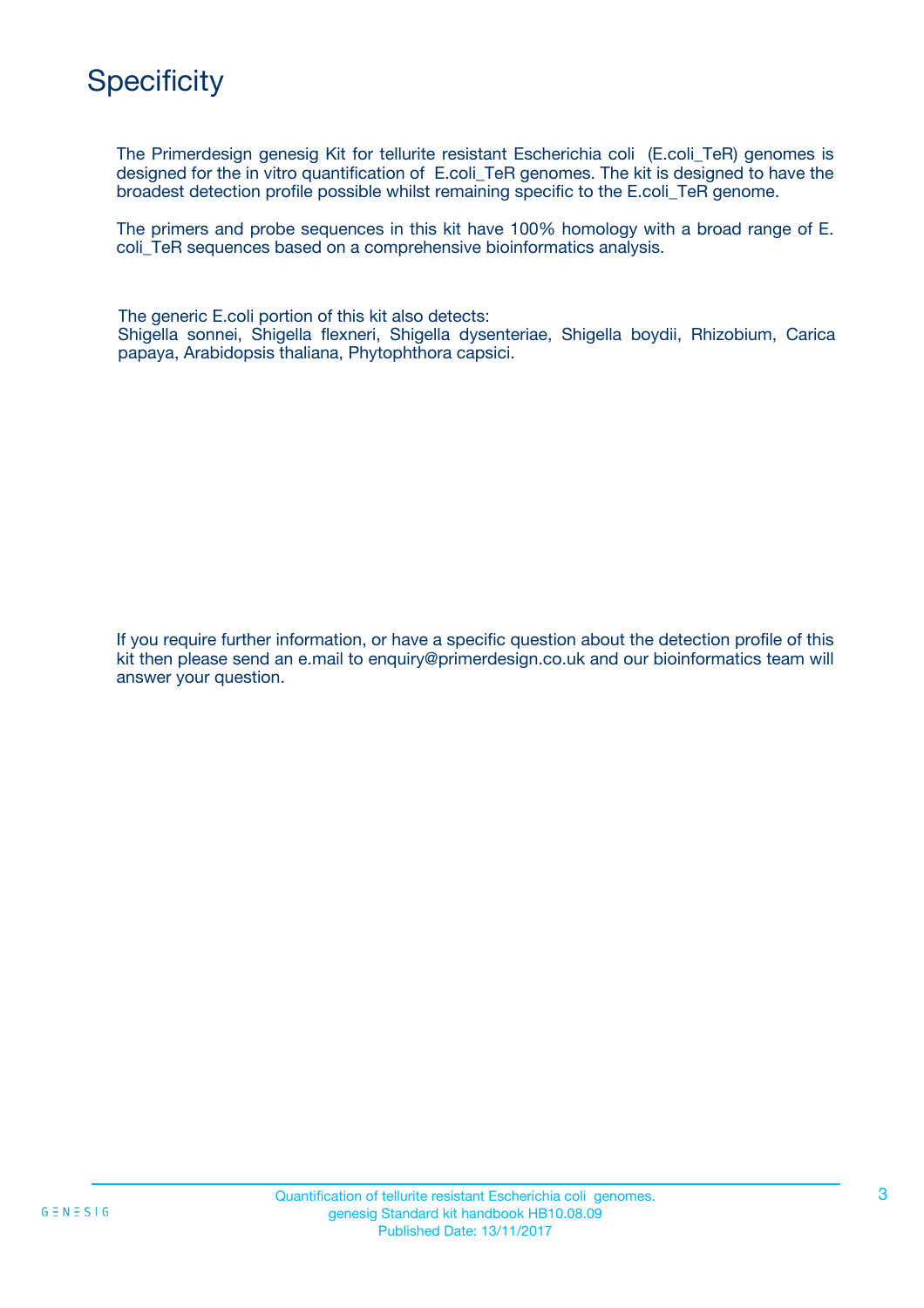# Kit contents

- **beta-D-glucuronidase (uidA) gene primer/probe mix (150 reactions BROWN)** FAM labelled
- **tellurite resistance (terC) gene primer/probe mix (150 reactions BROWN)** FAM labelled
- **beta-D-glucuronidase (uidA) gene positive control template (for Standard curve RED)**
- **tellurite resistance (terC) gene positive control template (for Standard curve RED)**
- **RNase/DNase free water (WHITE)** for resuspension of primer/probe mixes
- **Template preparation buffer (YELLOW)** for resuspension of positive control templates and standard curve preparation

### Reagents and equipment to be supplied by the user

#### **Real-time PCR Instrument**

#### **DNA extraction kit**

This kit is recommended for use with genesig Easy DNA/RNA extraction kit. However, it is designed to work well with all processes that yield high quality DNA with minimal PCR inhibitors.

### **oasig**TM **lyophilised or Precision**®**PLUS 2X qPCR Master Mix**

This kit is intended for use with oasig or PrecisionPLUS2X qPCR Master Mix.

**Pipettors and Tips**

**Vortex and centrifuge**

#### **Thin walled 1.5 ml PCR reaction tubes**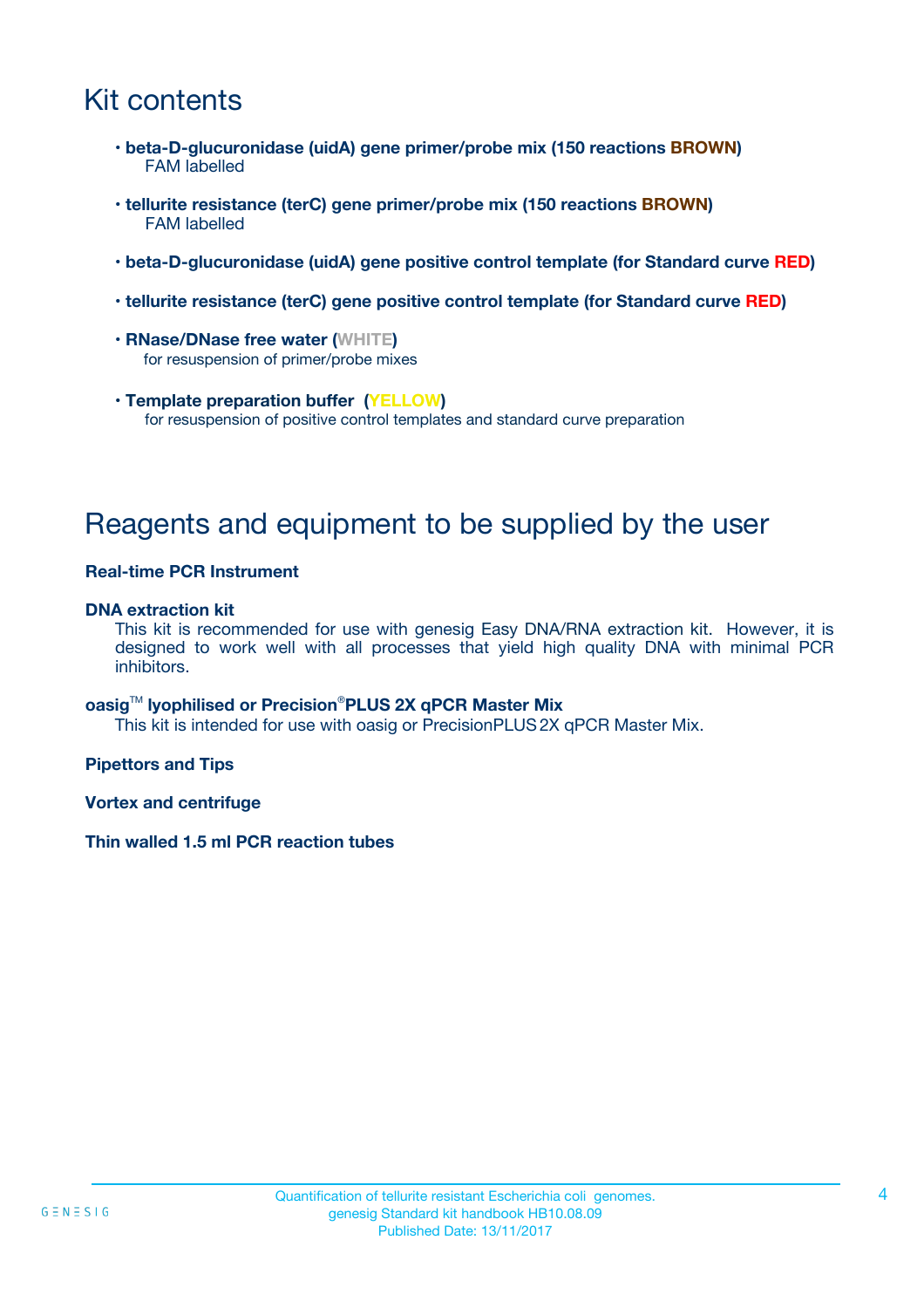### Kit storage and stability

This kit is stable at room temperature but should be stored at -20ºC on arrival. Once the lyophilised components have been resuspended they should not be exposed to temperatures above -20°C for longer than 30 minutes at a time and unnecessary repeated freeze/thawing should be avoided. The kit is stable for six months from the date of resuspension under these circumstances.

If a standard curve dilution series is prepared this can be stored frozen for an extended period. If you see any degradation in this serial dilution a fresh standard curve can be prepared from the positive control.

Primerdesign does not recommend using the kit after the expiry date stated on the pack.

### Suitable sample material

All kinds of sample material suited for PCR amplification can be used. Please ensure the samples are suitable in terms of purity, concentration, and DNA integrity (An internal PCR control is supplied to test for non specific PCR inhibitors). Always run at least one negative control with the samples. To prepare a negative-control, replace the template DNA sample with RNase/DNase free water.

### Dynamic range of test

Under optimal PCR conditions genesig E.coli\_TeR detection kits have very high priming efficiencies of >95% and can detect less than 100 copies of target template.

## Notices and disclaimers

This product is developed, designed and sold for research purposes only. It is not intended for human diagnostic or drug purposes or to be administered to humans unless clearly expressed for that purpose by the Food and Drug Administration in the USA or the appropriate regulatory authorities in the country of use. During the warranty period Primerdesign genesig detection kits allow precise and reproducible data recovery combined with excellent sensitivity. For data obtained by violation to the general GLP guidelines and the manufacturer's recommendations the right to claim under guarantee is expired. PCR is a proprietary technology covered by several US and foreign patents. These patents are owned by Roche Molecular Systems Inc. and have been sub-licensed by PE Corporation in certain fields. Depending on your specific application you may need a license from Roche or PE to practice PCR. Additional information on purchasing licenses to practice the PCR process may be obtained by contacting the Director of Licensing at Roche Molecular Systems, 1145 Atlantic Avenue, Alameda, CA 94501 or Applied Biosystems business group of the Applera Corporation, 850 Lincoln Centre Drive, Foster City, CA 94404. In addition, the 5' nuclease assay and other homogeneous amplification methods used in connection with the PCR process may be covered by U.S. Patents 5,210,015 and 5,487,972, owned by Roche Molecular Systems, Inc, and by U.S. Patent 5,538,848, owned by The Perkin-Elmer Corporation.

## **Trademarks**

Primerdesign™ is a trademark of Primerdesign Ltd.

genesig $^\circledR$  is a registered trademark of Primerdesign Ltd.

The PCR process is covered by US Patents 4,683,195, and 4,683,202 and foreign equivalents owned by Hoffmann-La Roche AG. BI, ABI PRISM® GeneAmp® and MicroAmp® are registered trademarks of the Applera Genomics (Applied Biosystems Corporation). BIOMEK® is a registered trademark of Beckman Instruments, Inc.; iCycler™ is a registered trademark of Bio-Rad Laboratories, Rotor-Gene is a trademark of Corbett Research. LightCycler™ is a registered trademark of the Idaho Technology Inc. GeneAmp®, TaqMan® and AmpliTaqGold® are registered trademarks of Roche Molecular Systems, Inc., The purchase of the Primerdesign reagents cannot be construed as an authorization or implicit license to practice PCR under any patents held by Hoffmann-LaRoche Inc.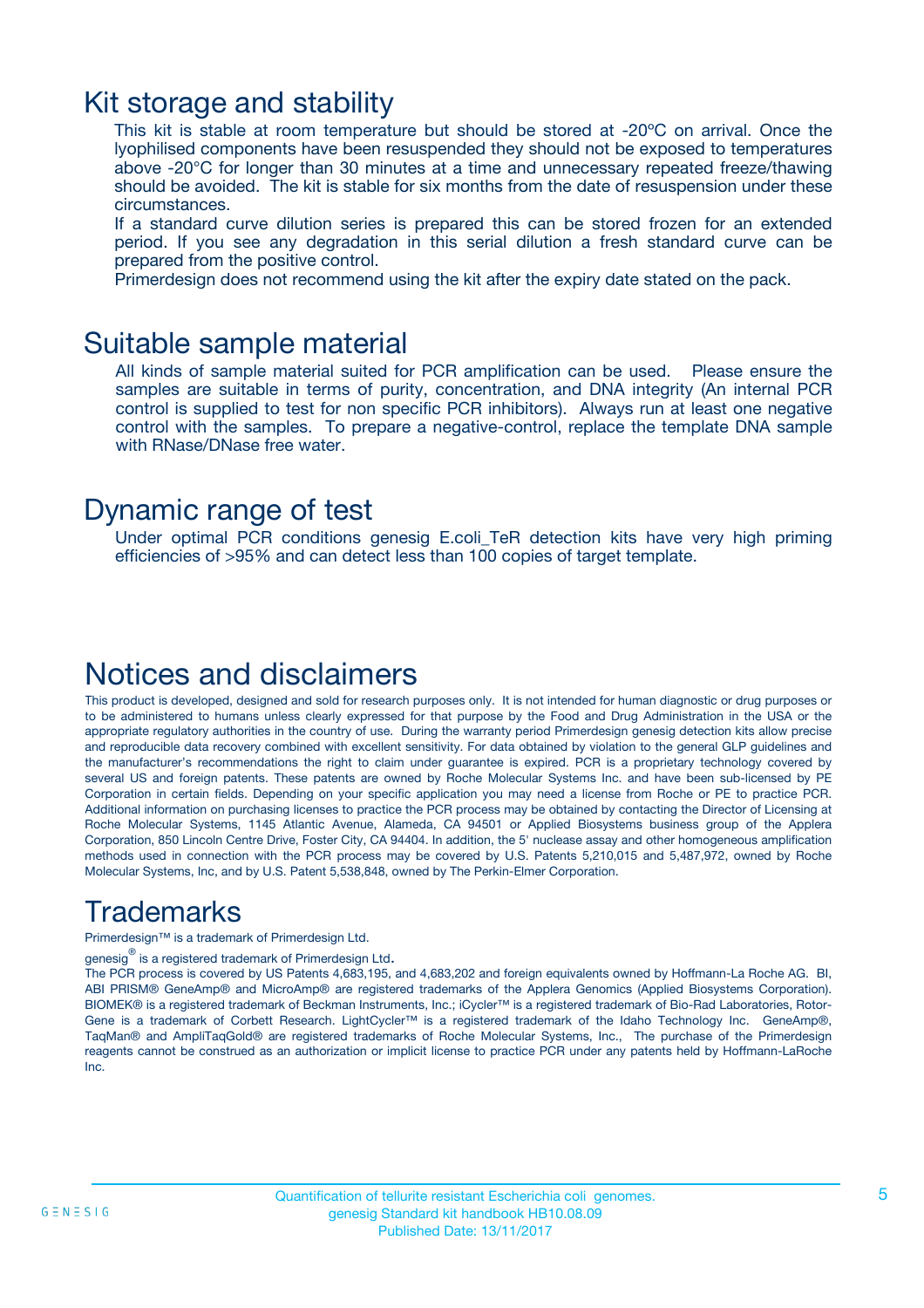## Principles of the test

The kit contains two primer and probe sets. The uidA primer and probe set are designed to detect all E.coli sequences regardless of any other pathogenic markers that may be carried by the strain.

The terC primer and probe set is specific to the mobile genetic element that contains the tellurite resistance operon. Samples that test positive for uidA and terC and confirmed to be tellurite resistant Escherichia coli. Samples that test positive for uidA but are negative for terC indicate that the sample containes an E.coli strain but not one that is resistant to tellurite.

#### **Real-time PCR**

uidA and terC specific primer and probe mixes are provided and these can be detected through the FAM channel.

The primer and probe mixes provided exploit the so-called TaqMan® principle. During PCR amplification, forward and reverse primers hybridize to the E.coli\_TeR DNA. Fluorogenic probes are included in the reaction mixtures which consists of a DNA probe labeled with a 5` dye and a 3`-quencher. During PCR amplification, the probe is cleaved and the reporter dye and quencher are separated. The resulting increase in fluorescence can be detected on a range of qPCR platforms.

#### **Positive control**

For copy number determination and as a positive control for the PCR set up, the kit contains a positive control template. This can be used to generate a standard curve of uidA and terC copy number / Cq value. Alternatively the positive control can be used at a single dilution where full quantitative analysis of the samples is not required. Each time the kit is used, at least one positive control reaction must be included in the run. A positive result indicates that the primers and probes for detecting the target E.coli\_TeR gene worked properly in that particular experimental scenario. If a negative result is obtained the test results are invalid and must be repeated. Care should be taken to ensure that the positive control does not contaminate any other kit component which would lead to false-positive results. This can be achieved by handling this component in a Post PCR environment. Care should also be taken to avoid cross-contamination of other samples when adding the positive control to the run. This can be avoided by sealing all other samples and negative controls before pipetting the positive control into the positive control well.

#### **Negative control**

To validate any positive findings a negative control reaction should be included every time the kit is used. For this reaction the RNase/DNase free water should be used instead of template. A negative result indicates that the reagents have not become contaminated while setting up the run.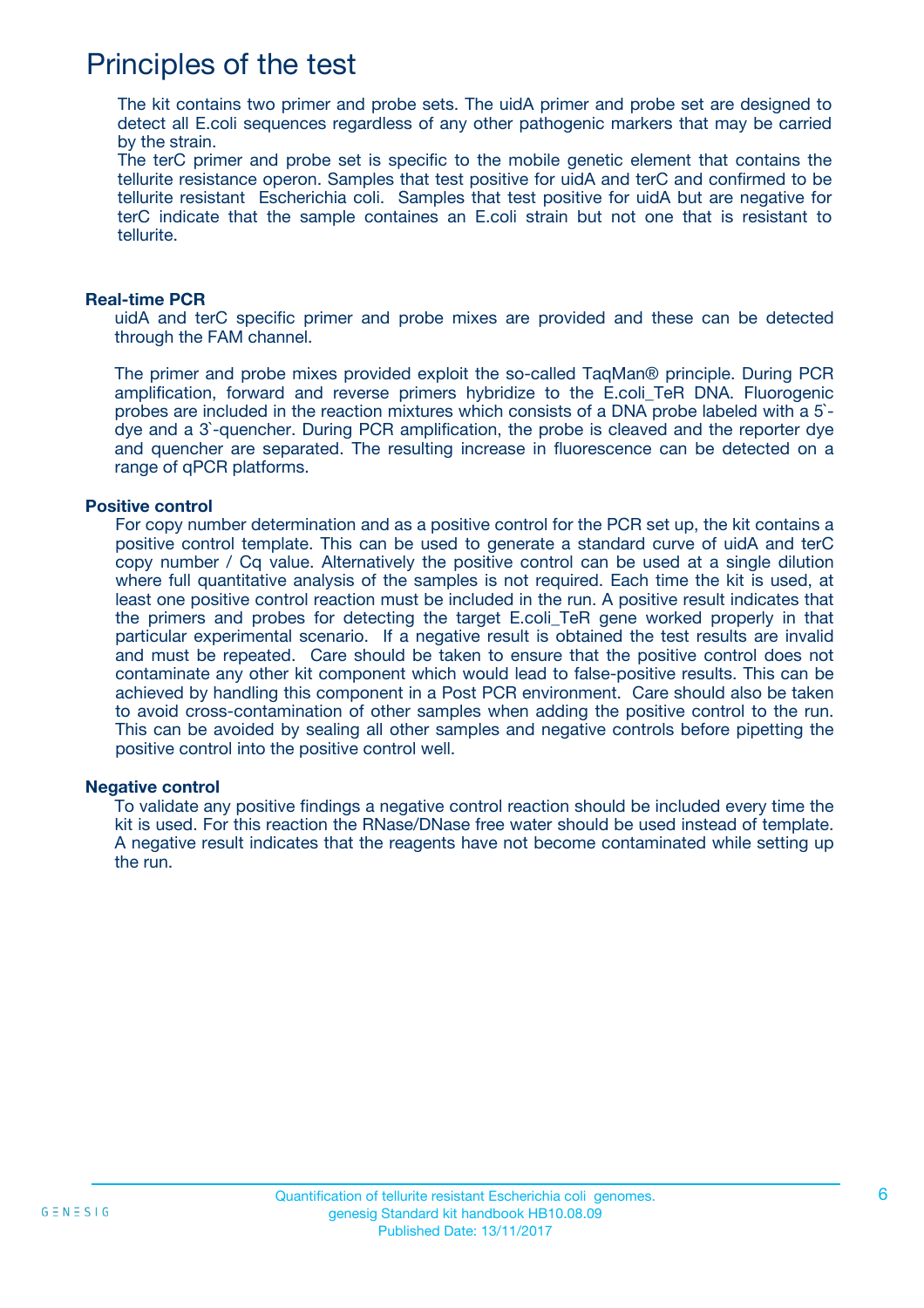### Resuspension protocol

To minimize the risk of contamination with foreign DNA, we recommend that all pipetting be performed in a PCR clean environment. Ideally this would be a designated PCR lab or PCR cabinet. Filter tips are recommended for all pipetting steps.

**1. Pulse-spin each tube in a centrifuge before opening.**

This will ensure lyophilised primer and probe mix is in the base of the tube and is not spilt upon opening the tube.

**2. Resuspend the kit components in the RNase/DNase free water supplied, according to the table below.**

To ensure complete resuspension, vortex each tube thoroughly.

| Component - resuspend in water | Volume   |
|--------------------------------|----------|
| <b>Pre-PCR pack</b>            |          |
| uidA primer/probe mix (BROWN)  | $165$ µ  |
| terC primer/probe mix (BROWN)  | $165$ µl |

3. Resuspend the positive control templates in the template preparation buffer supplied, according to the table below:

To ensure complete resuspension, vortex each tube thoroughly.

| Component - resuspend in template preparation buffer | Volume      |
|------------------------------------------------------|-------------|
| <b>Post-PCR heat-sealed foil</b>                     |             |
| uidA Positive Control Template (RED) *               | $500$ $\mu$ |
| terC Positive Control Template (RED) *               | $500$ $\mu$ |

\* This component contains high copy number template and is a VERY significant contamination risk. It must be opened and handled in a separate laboratory environment, away from the other components.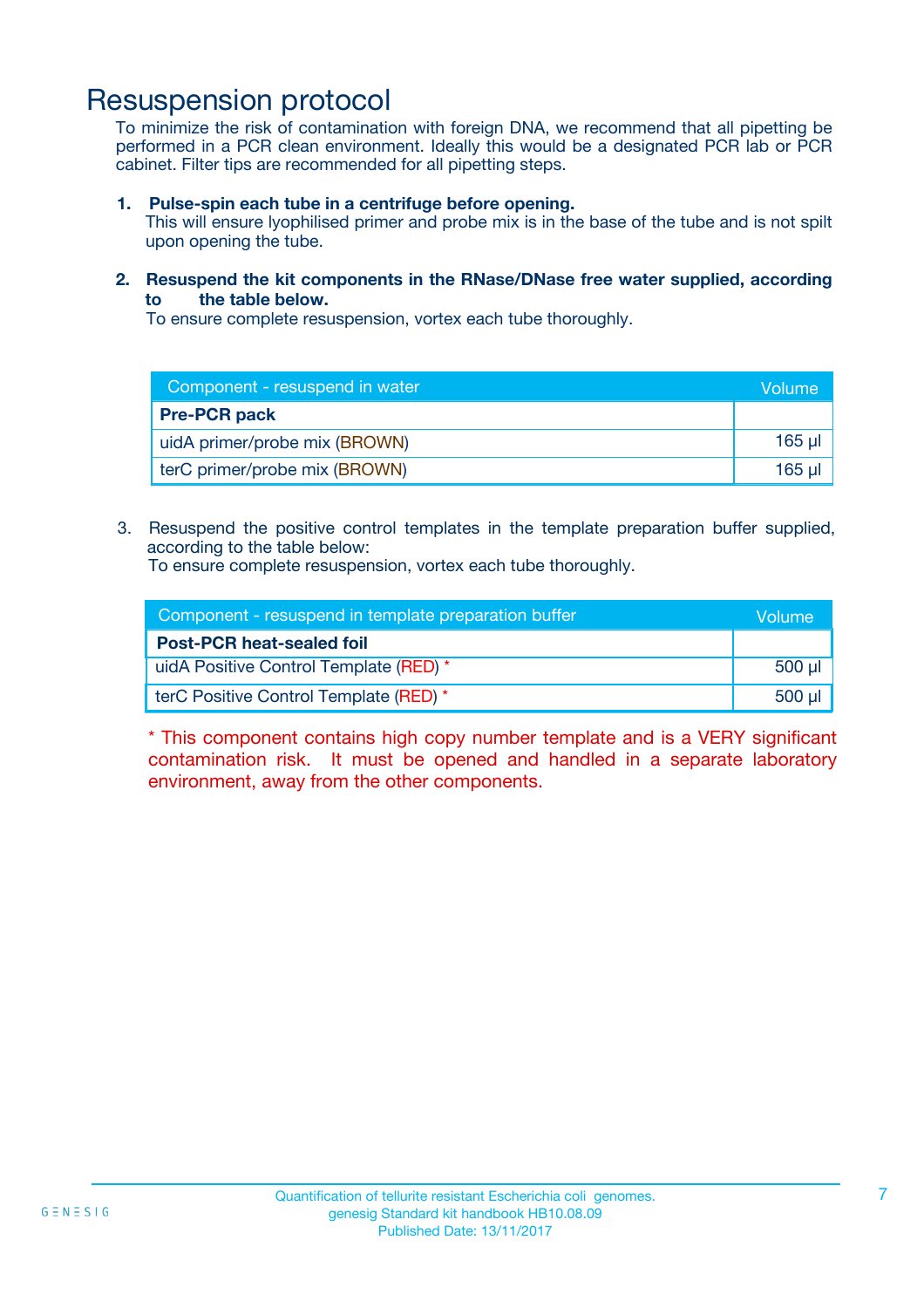# qPCR detection protocol

**1. For each DNA sample prepare a reaction mix according to the table below:** Include sufficient reactions for positive and negative controls.

| Component                                 | Volume |
|-------------------------------------------|--------|
| oasig or PrecisionPLUS 2X qPCR Master Mix | 10 µl  |
| uidA or terC primer/probe mix (BROWN)     | 1 µI - |
| <b>RNase/DNase free water (WHITE)</b>     | 4 µl   |
| <b>Final Volume</b>                       | 15 ul  |

- **2. Pipette 15µl of this mix into each well according to your qPCR experimental plate set up.**
- **3. Prepare DNA templates for each of your samples.**
- **4. Pipette 5µl of DNA template into each well, according to your experimental plate set up.**

For negative control wells use 5µl of RNase/DNase free water. The final volume in each well is 20µl.

**5. If a standard curve is included for quantitative analysis, prepare a reaction mix according to the table below:**

| Component                                 | Volume         |
|-------------------------------------------|----------------|
| oasig or PrecisionPLUS 2X qPCR Master Mix | $10 \mu$       |
| uidA and terC primer/probe mix (BROWN)    | $1 \mu$        |
| <b>RNase/DNase free water (WHITE)</b>     | 4 µl           |
| <b>Final Volume</b>                       | $15$ µ $\vert$ |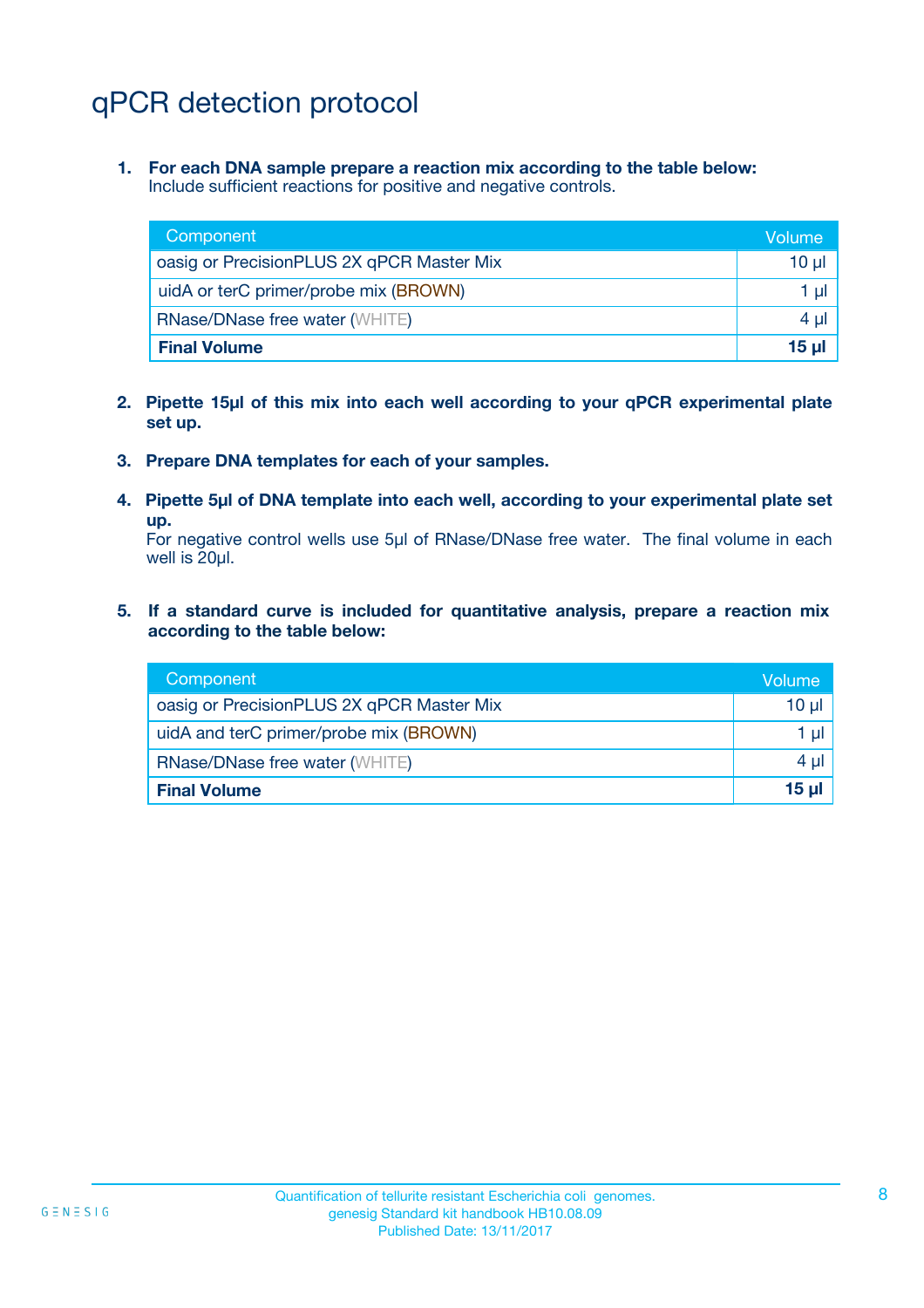#### **6. Preparation of a standard curve dilution series.**

- 1) Pipette 90µl of template preparation buffer into 5 tubes and label 2-6
- 2) Pipette 10µl of Positive Control Template (RED) into tube 2
- 3) Vortex thoroughly
- 4) Change pipette tip and pipette 10µl from tube 2 into tube 3
- 5) Vortex thoroughly

Repeat steps 4 and 5 to complete the dilution series

| <b>Standard Curve</b>         | <b>Copy Number</b>     |
|-------------------------------|------------------------|
| Tube 1 Positive control (RED) | $2 \times 10^5$ per µl |
| Tube 2                        | $2 \times 10^4$ per µl |
| Tube 3                        | $2 \times 10^3$ per µl |
| Tube 4                        | $2 \times 10^2$ per µl |
| Tube 5                        | $20$ per $\mu$         |
| Tube 6                        | 2 per µl               |

**7. Pipette 5µl of standard template into each well for the standard curve according to your experimental plate set up.**

The final volume in each well is 20µl.

# Amplification protocol

Amplification conditions using oasig or PrecisionPLUS 2X qPCR Master Mix.

| <b>Step</b> |                   | Time            | Temp           |
|-------------|-------------------|-----------------|----------------|
|             | Enzyme activation | 2 min           | 95 °C          |
| Cycling x50 | Denaturation      | 10 <sub>s</sub> | 95 °C          |
|             | DATA COLLECTION * | 60 s            | $60^{\circ}$ C |

\* Fluorogenic data should be collected during this step through the FAM channel